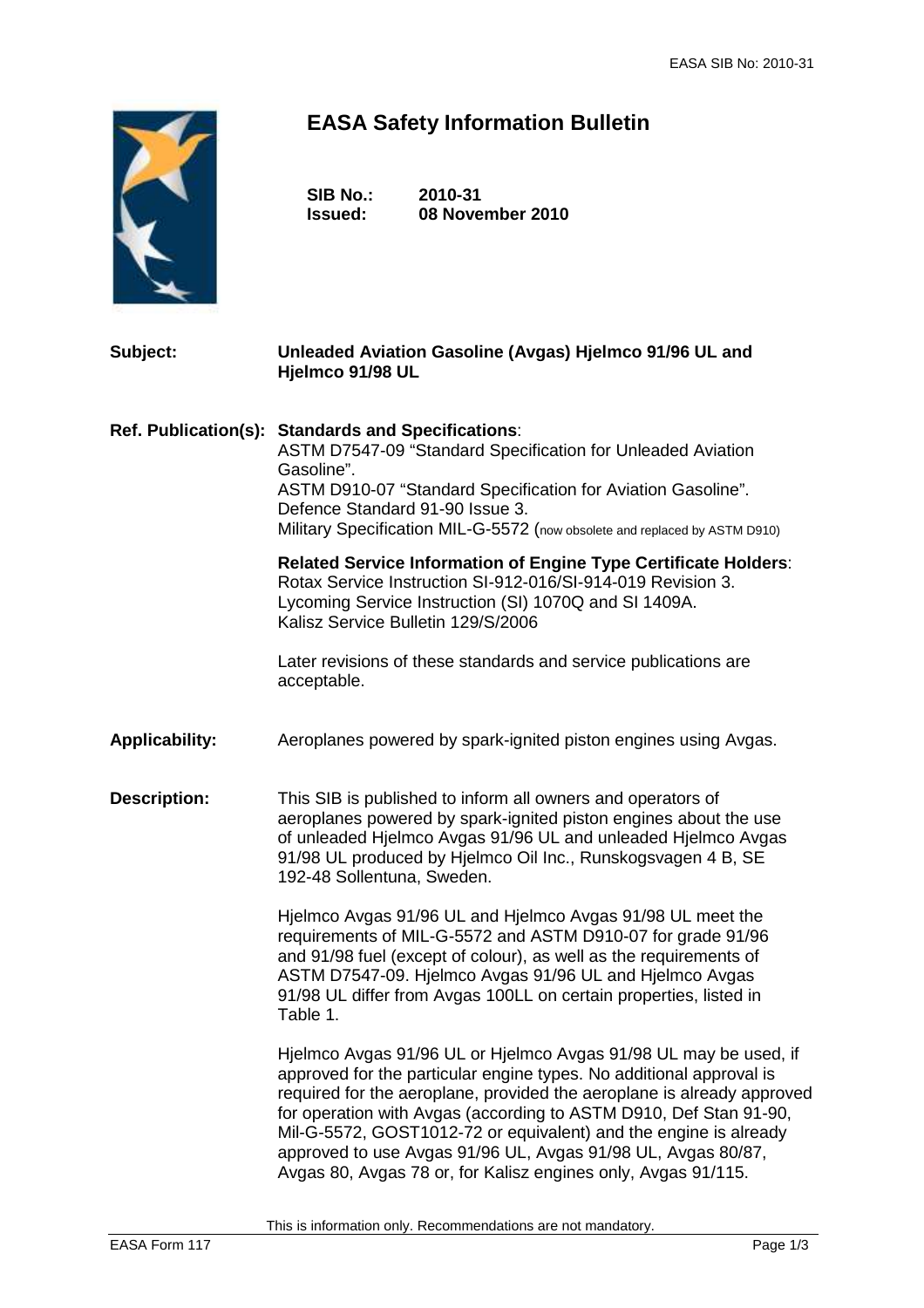## **IMPORTANT:**

Use of Hjelmco Avgas 91/96 UL or Hjelmco Avgas 91/98 UL in engines that have not been approved for the use of these fuels, may cause extensive damage or lead to in flight failure, due to the lower Motor Octane Number (MON) of the fuel, compared to Avgas 100LL.

- Note 1: The service information listed in "Ref. Publications" of this SIB identifies engines which, on the date of issue of this SIB, are known to be approved for use of Hjelmco Avgas 91/96 UL and Hjelmco Avgas 91/98 UL. This list is not exhaustive.
- Note 2: Specifications Defence Standard 91-90 and ASTM D910 remain in force for traditional leaded Avgas Grades such as Avgas 100LL.

| Property                   | Avgas 100LL   | Hjelmco       | Hjelmco 91/98 |
|----------------------------|---------------|---------------|---------------|
|                            |               | 91/96 UL      |               |
| Knock value, lean mixture  |               |               |               |
| <b>Motor Octane Number</b> | min. 99.6     | min. 90.8     | min. 90.8     |
| Knock value, rich mixture  |               |               |               |
| <b>Octane Number</b>       |               | min. 96,0     | min. 98.0     |
| Performance Number         | min. 130.0    |               |               |
| <b>Lead Content</b>        | max. 0.56 g/l | max 0.013 g/l | max 0.013 g/l |
| Colour                     | blue          | none          | none          |

## Table 1

- **Recommendations:** Before using Hjelmco Avgas 91/96 UL or Hjelmco Avgas 91/98 UL, it is recommended to take the following actions:
	- (1) Check the latest instructions of the engine type certificate holders to verify if the engine installed on their aeroplane is approved for use of Avgas 91/96 UL, Avgas 91/98 UL, in certain cases Avgas 91/115 or lower octane.
	- (2) Verify that the engine has not been modified or altered and meets specifications of the original engine type certificate.
	- (3) Check the engine data plate for octane requirements and confirm stamped 91/96 or less.
	- (4) Check the temperature limitations in the engine operating manual.
	- (5) Check the engine temperature limitations in the Pilot Operating Handbook (POH)/Aeroplane Flight Manual (AFM). These values should be equal or lower than the temperature limitations of the engine operating manual.
	- (6) Install on each fuel cap a label from Hjelmco Oil or make your own placard identifying that Hjelmco Avgas 91/96 UL and Hjelmco Avgas 91/98 UL are acceptable fuel for the aeroplane.
	- (7) For Lycoming engines only, when using unleaded Avgas, update POH and engine manual specifying that engine oils must be used as detailed in Lycoming SI 1409A.

This is information only. Recommendations are not mandatory.

: